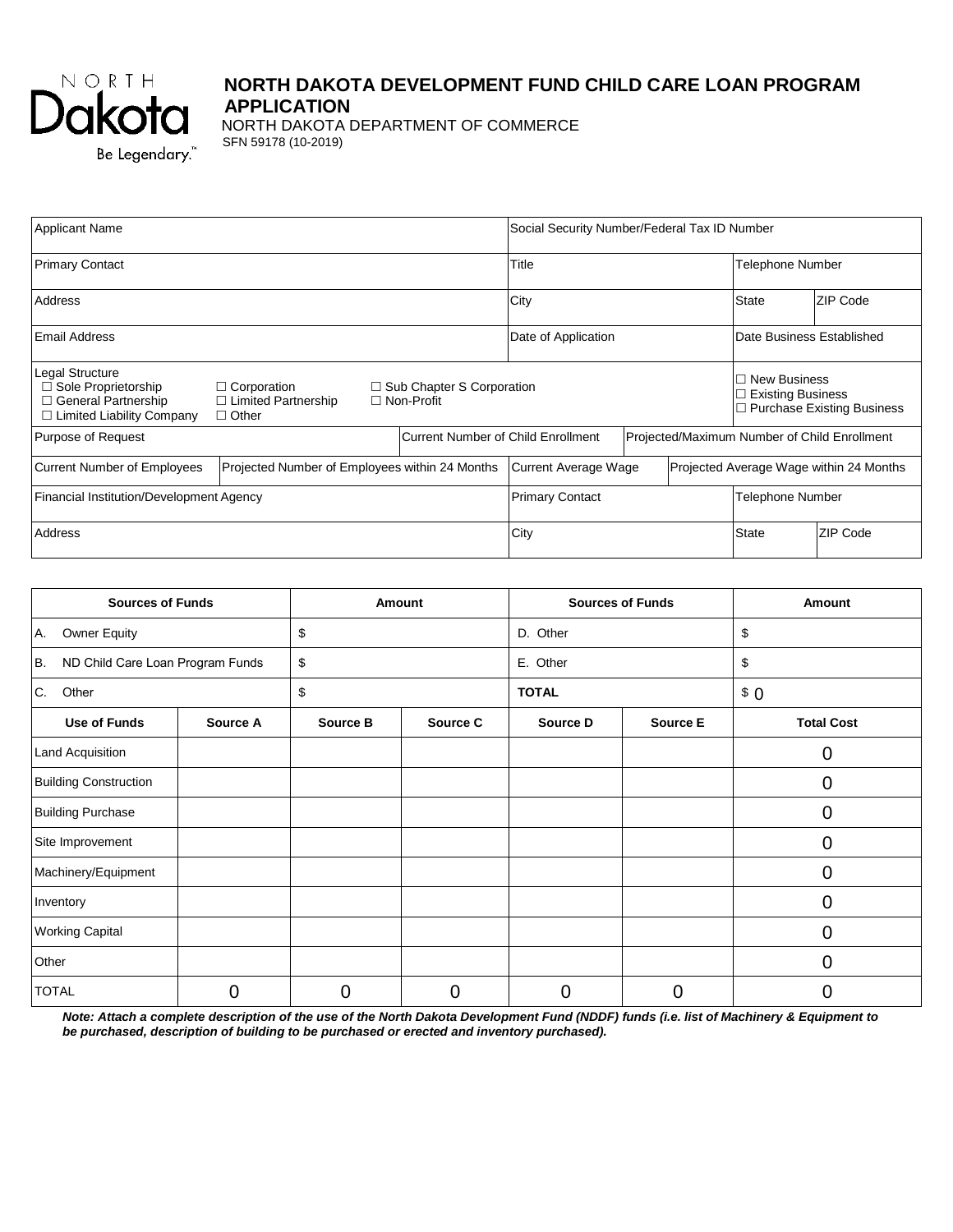#### SFN 59178 (10-2019) Page 2

|                | <b>Summary of Collateral</b>           |   | <b>Present Market Value</b> | <b>Present Mortgage Balance</b> | <b>NDDF Collateral Position</b> |
|----------------|----------------------------------------|---|-----------------------------|---------------------------------|---------------------------------|
| A.             | Land and Building                      |   |                             |                                 |                                 |
| B.             | Machinery & Equipment                  | Æ |                             |                                 |                                 |
| C <sub>1</sub> | Furniture & Fixtures                   |   |                             |                                 |                                 |
| ID.            | <b>Accounts Receivable</b>             |   |                             |                                 |                                 |
| IE.            | Inventory                              |   |                             |                                 |                                 |
| IF.            | Other                                  |   |                             |                                 |                                 |
|                | <b>TOTAL COLLATERAL</b>                |   |                             |                                 |                                 |
|                | Primary Source of Repayment (Describe) |   |                             |                                 |                                 |

### **Present Indebtedness**: Business Debts, Contracts, Notes and Mortgages Payable

| Owed To | Original<br>Amount | Original<br>Date<br>(MM/DD/YYYY) | <b>Present Balance</b> | Rate of<br>Interest | Maturity<br>Date<br>(MM/DD/YYYY) | Monthly<br>Payment | Security | Status<br>(Current/<br>Delinquent) |
|---------|--------------------|----------------------------------|------------------------|---------------------|----------------------------------|--------------------|----------|------------------------------------|
|         |                    |                                  |                        |                     |                                  |                    |          |                                    |
|         |                    |                                  |                        |                     |                                  |                    |          |                                    |
|         |                    |                                  |                        |                     |                                  |                    |          |                                    |
|         |                    |                                  |                        |                     |                                  |                    |          |                                    |

*Note: Please retain copies for yourself and for your financial institution/development agency.*

### **Present Banking References**

| <b>Financial Institution</b> | City/State | Type of Account | Account Number(s) | <b>Contact Person</b> | Telephone<br>Number |
|------------------------------|------------|-----------------|-------------------|-----------------------|---------------------|
|                              |            |                 |                   |                       |                     |
|                              |            |                 |                   |                       |                     |

### **Trade References**

| <b>Trade Supplier</b> | Address | Materials and Products Supplied |  |
|-----------------------|---------|---------------------------------|--|
|                       |         |                                 |  |
|                       |         |                                 |  |

### **Management** (Officers, Directors, Owners/Investors, etc.)

| Name and Title | Address | Percentage Ownership |
|----------------|---------|----------------------|
|                |         |                      |
|                |         |                      |

## **Key Advisors**

|                 | Name | Firm/Company | Address |
|-----------------|------|--------------|---------|
| Attorney        |      |              |         |
| Accountant      |      |              |         |
| Insurance Agent |      |              |         |